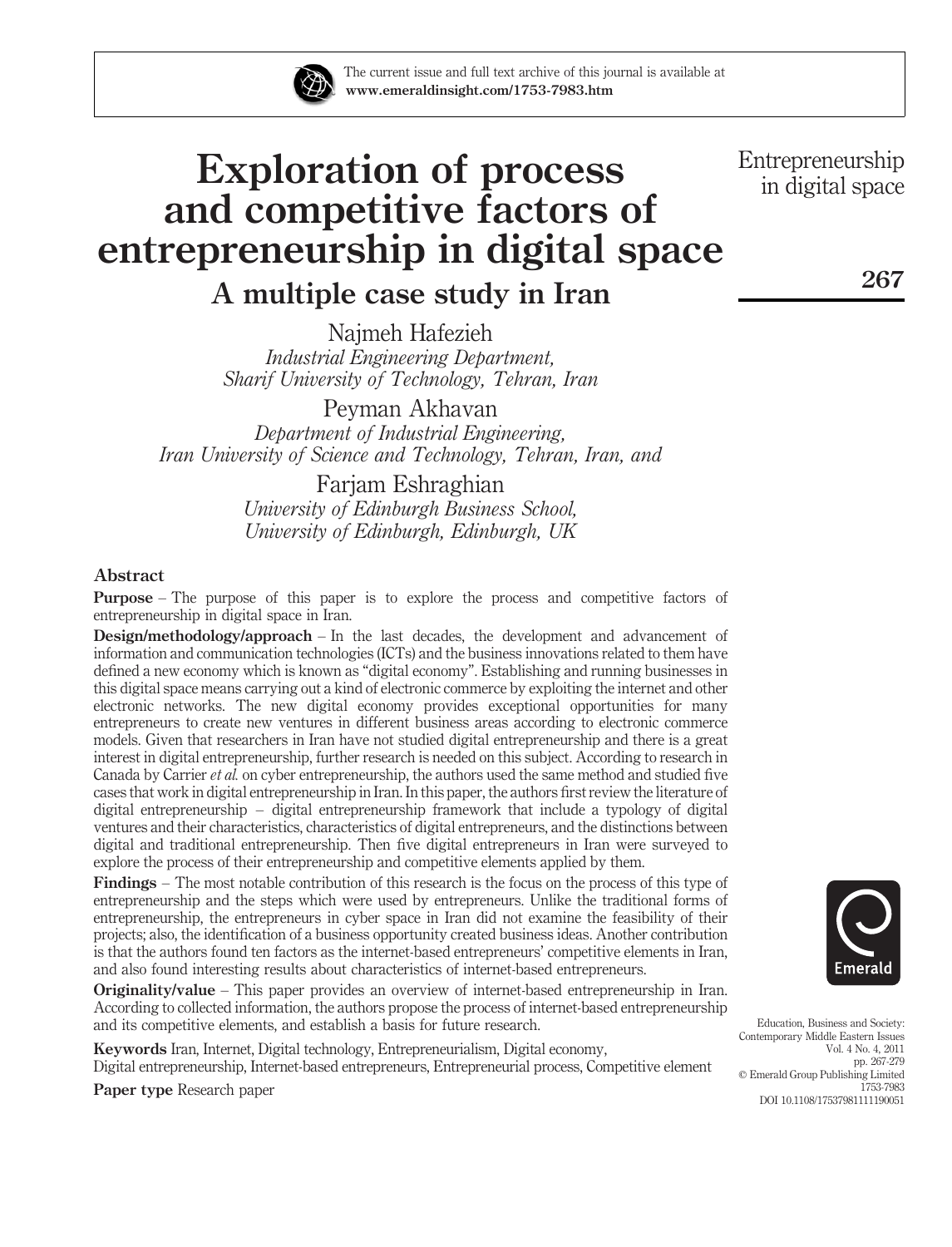#### 1. Introduction

Globalization of business and the dramatic changes in information and communication technology (ICT) has created a fundamental structural transformation in the world economy (Pohjola, 2002). In the last decades, the development and advancement of ICTs and the business innovations related to them have defined a new economy which is known by different names, including "post-industrial economy", "knowledge economy", "innovation economy", "online economy", "new economy" and "digital economy" (Cohen et al., 2000). Relating to microeconomy, macroeconomy and also the theory of organization, the new economy is a complicated and new phenomenon (Orlikowski and Lacono, 2000).

The digital economy is considered as a new social, political and economical system, placed in an intelligent space framework whose factors are information, intelligence, information processing tools and needs the means of communications (Carley, 1999):

OECD (Organization for Economic Cooperation and Development) officially acknowledges digital economy as a new way of conducting business and recognizes that digital economy has the potential to radically alter economic activities and the social environment. Particularly, the enormous growth of digital economy along with the rapid development of information and technology (IT) is having a profound impact on the world economy. The digital economy allows regional businesses and economies to be less local and more global in keeping with long-term trends toward market liberalization and reduced trade barriers (Sung, 2009).

Establishing and running businesses in this digital space means carrying out a kind of electronic commerce by exploiting the internet and other electronic networks. The new digital economy provides exceptional opportunities for many entrepreneurs to create new ventures in different business areas according to electronic commerce models (Turban et al., 2008).

It seems that digital entrepreneurship presents an assurance for people who want to use the potentials of new ICTs. Pivotal elements in entrepreneurship are just identification and exploitation of special opportunities that lead to profits (Shane and Venkataraman, 2000). So, we can say that digital entrepreneurship in its remarkable meaning is typical of entrepreneurship (Carrier *et al.*, 2004).

Researches in the field of entrepreneurship especially in Iran have focused on traditional form of entrepreneurship, while there is a great interest in digital entrepreneurship and many entrepreneurs are beginning their business based upon technology and internet. The growth of "internet penetration rate" and "IT development" in Iran has created the basis for emerging digital entrepreneurship. E-commerce firms, ISPs, and even centers that work on e-banking and e-learning all are active in creating a digital business in various areas.

So, digital entrepreneurship in Iran is in beginning stages and there is more to know about this phenomenon, its elements and success factors. In this paper, we first review the literature of digital entrepreneurship – digital entrepreneurship framework that include a typology of digital ventures and their characteristics, characteristics of digital entrepreneurs, and the distinctions between digital entrepreneurship and traditional one. We will explain that digital entrepreneurship categorizes into three forms and in this paper, we focus on the third type of digital entrepreneurship or internet-based entrepreneurship. Then, we survey five digital entrepreneurs in Iran to explore the process of their entrepreneurship and competitive elements applied by them.

EBS 4,4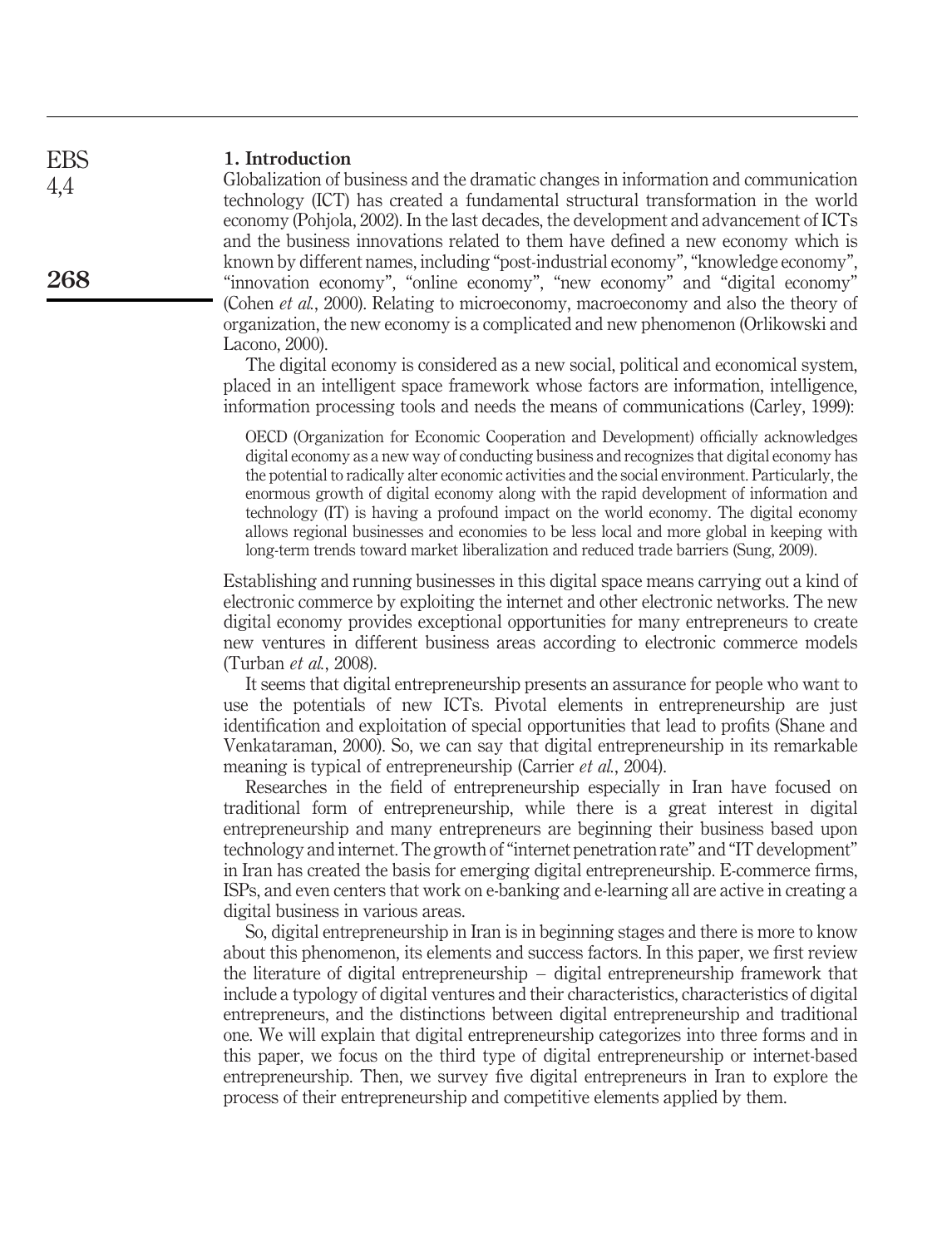#### 2. Literature review

2.1 Entrepreneurship and digital entrepreneurship

Afuah and Tucci (2003) suggested that any organization based on or influenced by the internet should have a dedicated business model. In fact, virtual businesses use a completely different business model (Waker, 2006). This fundamental difference should be considered or the business fails or misses profitable opportunities.

One major distinction between digital entrepreneurship and its traditional form is due to the way an entrepreneur markets its product. The product itself (a good or service) forms another factor. Another factor that brings about crucial differences between digital and traditional entrepreneurship is the workplace. Digital ventures can use computerized technologies as the main means of communications within their organization, between the organization and their key stakeholders (for example, suppliers and customers), or both (DeSanctis and Monge, 1999). This reduces the need to locate working teams physically, so they can have much more control on their costs (Okkonen, 2004).

According to Hull et al. (2007):

Entrepreneurship involves recognizing and seizing opportunities, transforming those opportunities into marketable goods or services, assuming risk, and realizing rewards, and may occur in a variety of settings, including new and old ventures, non-profit institutions, and the public sector. In short, new value creation is the defining Characteristic of entrepreneurship. Digital entrepreneurship is a subcategory of entrepreneurship in which some or all of what would be physical in a traditional organization has been digitized.

Hull et al. (2007) also mentioned that the degree of digitalization can be derived through the following factors:

- . the degree of digital marketing undertaken by a firm;
- . a firm's digital selling;
- . the digital nature of a firm's good or service;
- . the digital distribution potential of a good or service;
- . the potential digital interactions with key external stakeholders within the value chain; and
- . the digital potential of virtual internal activities associated with a firm's operation.

### 2.2 Types of digital entrepreneurship

According to Hull et al. (2007), digital entrepreneurship can be categorized into three types:

- (1) venturing into the digital economy as a supplement or complement to traditional setting is called mild digital entrepreneurship;
- (2) venturing into the digital economy that requires "a significant focus on digital products, digital delivery, or other digital components of the business" is called moderate digital entrepreneurship. Moderate digital entrepreneurship is founded upon the basis of the digital infrastructure; and
- (3) venturing into the digital economy in which "the entire venture is digital, including production, the goods or services themselves, advertising, distribution, and the customers", is called extreme digital entrepreneurship.

## Entrepreneurship in digital space

269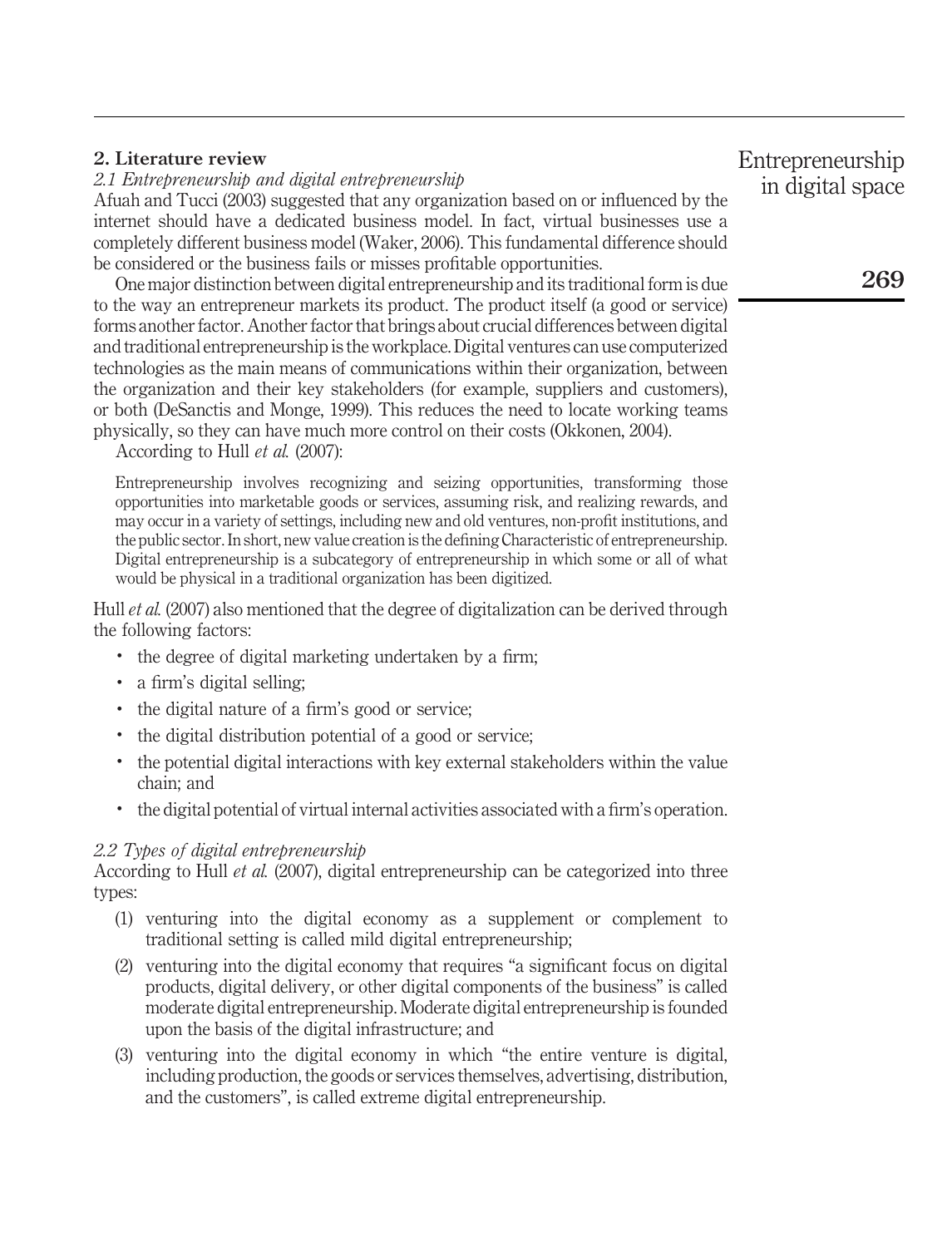Seven factors that make distinction between digital entrepreneurship and traditional entrepreneurship and also among these types of digital entrepreneurship (Hull *et al.*, 2007), are presented in Table I. EBS 4,4

#### 2.3 Technology and internet-based entrepreneurs

Previous researches have attempted to identify specific characteristics of technology-based entrepreneurs. We summarize the findings of the researches, which have been cited by Carrier et al. (2004) in their paper, in Table II. As you can see, different authors have explored various characteristics and we can categorize them as: age and experience, personal characteristics, previous experience, education, aim or motivation

|                                                                                                             | Context of difference                                  | Description                                                                                                                                                                                                                                                                                                                                                                                                                                                                                                                                                                                                        |  |
|-------------------------------------------------------------------------------------------------------------|--------------------------------------------------------|--------------------------------------------------------------------------------------------------------------------------------------------------------------------------------------------------------------------------------------------------------------------------------------------------------------------------------------------------------------------------------------------------------------------------------------------------------------------------------------------------------------------------------------------------------------------------------------------------------------------|--|
|                                                                                                             | "Ease of entry"<br>"Ease of manufacturing and storing" | Creating small business ventures takes only hours<br>and some companies provide this opportunity for<br>individuals. So, regardless of its quality, venturing<br>in digital environment is easy and takes little time<br>In digital world, inventory is meaningless and<br>manufacturing is not cost-intensive. Mild digital<br>entrepreneurs may not take advantages regarding<br>costs of manufacturing and storage. But moderate                                                                                                                                                                                |  |
|                                                                                                             | "Ease of distribution in the digital marketplace"      | and extreme digital entrepreneurship enjoy benefits<br>in addition to lower costs<br>Distribution of products in digital world is much<br>quicker and cheaper. All three types of digital                                                                                                                                                                                                                                                                                                                                                                                                                          |  |
|                                                                                                             | "Digital workplace"<br>"Digital goods"                 | entrepreneurs can benefit from this<br>According to Okkonen (2004), the internet enables<br>digital entrepreneurs to hire their employees from<br>anywhere and make partnerships around the world<br>without relocating them geographically. Locating<br>and hiring talents, controlling cultural diversity and<br>increasing responsiveness and flexibility are all<br>products of global virtual teams (Waker, 2006). But<br>managing virtual teams creates new challenges.<br>These advantages and challenges mostly affect<br>extreme digital entrepreneurs<br>In addition to the advantages mentioned so far, |  |
|                                                                                                             | "Digital services"                                     | digital goods have other benefits. Modification of<br>the products and even fundamental innovations can<br>be established without critically interrupting the<br>production and selling process<br>Although the digital services may be conducting                                                                                                                                                                                                                                                                                                                                                                 |  |
| Table I.<br>Distinction factors                                                                             | "Digital commitment"                                   | through an automated procedure or program and<br>not costing greatly, this service may be of great<br>value to the customer<br>Although in digital environment, the line between                                                                                                                                                                                                                                                                                                                                                                                                                                   |  |
| between digital<br>entrepreneurship<br>and traditional<br>entrepreneurship and<br>also among three types of |                                                        | virtual and real is not defined, the difference<br>between real and virtual commitment is clear.<br>Development of commitment in virtual companies<br>may be harder than in physical companies                                                                                                                                                                                                                                                                                                                                                                                                                     |  |
| digital entrepreneurship                                                                                    | <b>Source:</b> Adopted from Hull et al. (2007)         |                                                                                                                                                                                                                                                                                                                                                                                                                                                                                                                                                                                                                    |  |

270

Source: Adopted from Hull et al. (2007)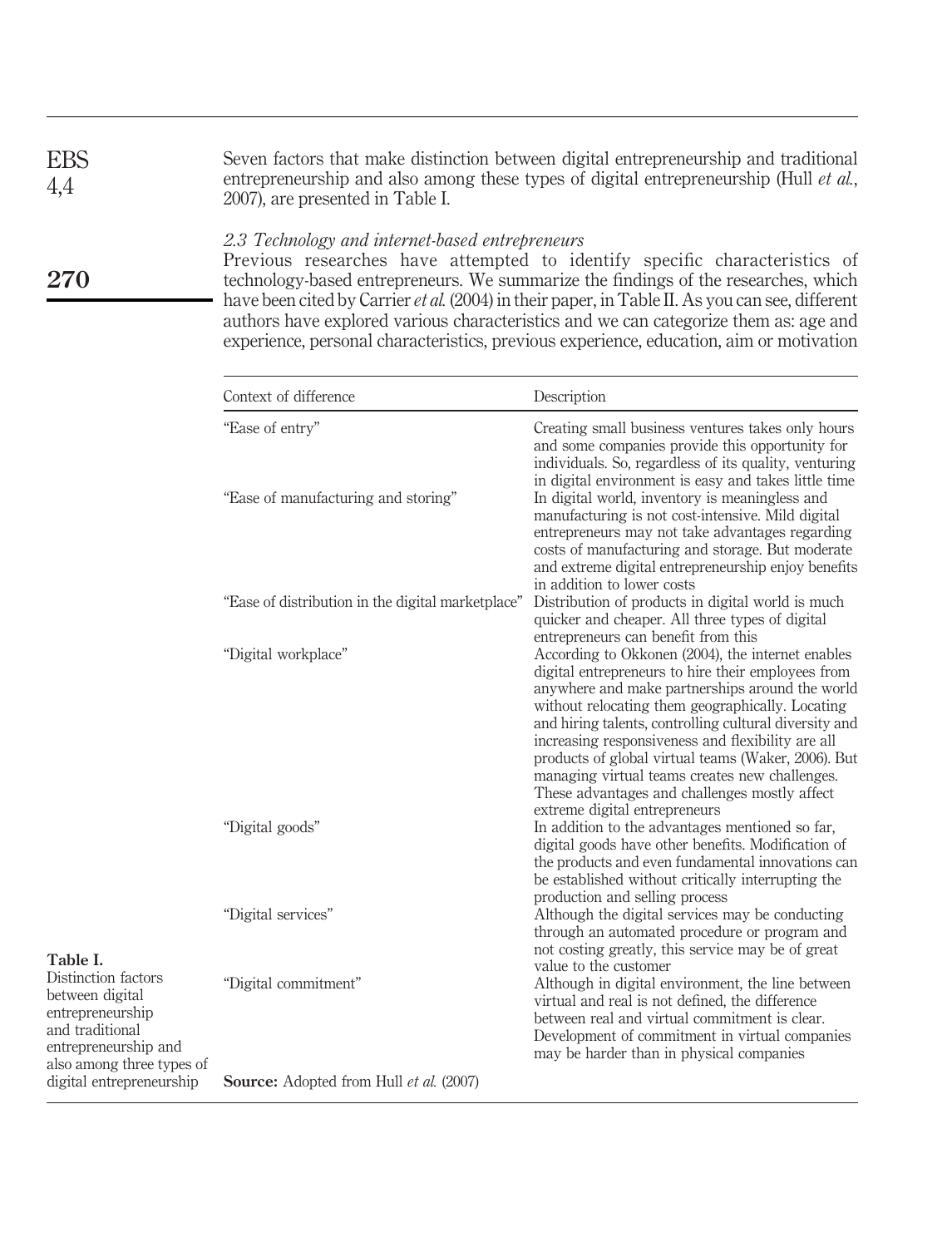| Characteristic                                            | Research by                                                                               | Findings                                                                                                                                                                                                                                                                                                                                                                                                                                                                                                                                                           | Entrepreneurship<br>in digital space |
|-----------------------------------------------------------|-------------------------------------------------------------------------------------------|--------------------------------------------------------------------------------------------------------------------------------------------------------------------------------------------------------------------------------------------------------------------------------------------------------------------------------------------------------------------------------------------------------------------------------------------------------------------------------------------------------------------------------------------------------------------|--------------------------------------|
| Age and experience                                        | Kisfalvi (2002), Blais and<br>Toulouse (1992), Colombo and<br>Delmastro (2001)            | According to Kisfalvi, "age and experience"<br>are among entrepreneurs' characteristics<br>that affect "strategic choices" in creating a<br>new venture. The entrepreneurs' average<br>age is around 30 when they start their new                                                                                                                                                                                                                                                                                                                                  | 271                                  |
|                                                           |                                                                                           | business, so they are rather young. And in<br>contrast to high-tech entrepreneurs, in<br>technical domains they are generally<br>"younger and less educated"                                                                                                                                                                                                                                                                                                                                                                                                       |                                      |
| Personal<br>characteristics                               | Blais and Toulouse (1992, cited in<br>Carrier et al., 2004)                               | Technopreneurs are stubborn enough to<br>make innovations and enthusiastic about<br>new technology                                                                                                                                                                                                                                                                                                                                                                                                                                                                 |                                      |
| Previous experience                                       | Roure and Keeley (1990).<br>Colombo and Delmastro (2001)                                  | According to Roure and Keeley, the success<br>of an entrepreneur in a new technology-<br>based venture is related to his/her previous<br>similar experiences. In Colombo and<br>Delmastro's research, in majority of the<br>cases, establishing a firm based on internet<br>was their "first professional experience". In<br>cases that the entrepreneurs had previous<br>experience, it was in other industries rather<br>than ICT                                                                                                                                |                                      |
| Education                                                 | Siu (2002), Colombo and<br>Delmastro (2001)                                               | Siu found that internet-based entrepreneurs<br>in comparison with traditional<br>entrepreneurs are more educated in<br>marketing areas. Colombo and Delmastro<br>found that in contrast to high-tech<br>entrepreneurs, in technical domains they<br>are generally "younger and less educated"                                                                                                                                                                                                                                                                      |                                      |
| Aim or motivation<br>of technology-based<br>entrepreneurs | Blanchflower and Oswald (1998),<br>Reid and Smith (2000), Colombo<br>and Delmastro (2001) | Blanchflower and Oswald emphasised that<br>aim or motivation of technology-based<br>entrepreneurs are vital elements of the<br>process of entrepreneurship<br>Satisfying a need for achievement or finding<br>an alternative to unemployment are<br>mentioned as motivators of most<br>technopreneurs by Reid and Smith<br>"The potential for higher income, the<br>intrinsic desire to innovate, and<br>autonomous management of working time<br>related to an aversion to corporate cultures",<br>were the main motivators according to<br>Colombo and Delmastro |                                      |
| Perceptions of<br>market needs                            | Carrier et al., 2004)                                                                     | Blais and Toulouse (1992, cited in According to Blais and Toulouse<br>technology-based entrepreneurs have<br>perceptive understanding of market<br>demands and needs and are able to develop<br>practical ideas to cover those demands and<br>needs                                                                                                                                                                                                                                                                                                                | Table II.<br>Characteristics of      |
|                                                           | <b>Source:</b> Adopted from Carrier et al. (2004)                                         |                                                                                                                                                                                                                                                                                                                                                                                                                                                                                                                                                                    | technology-based<br>entrepreneurs    |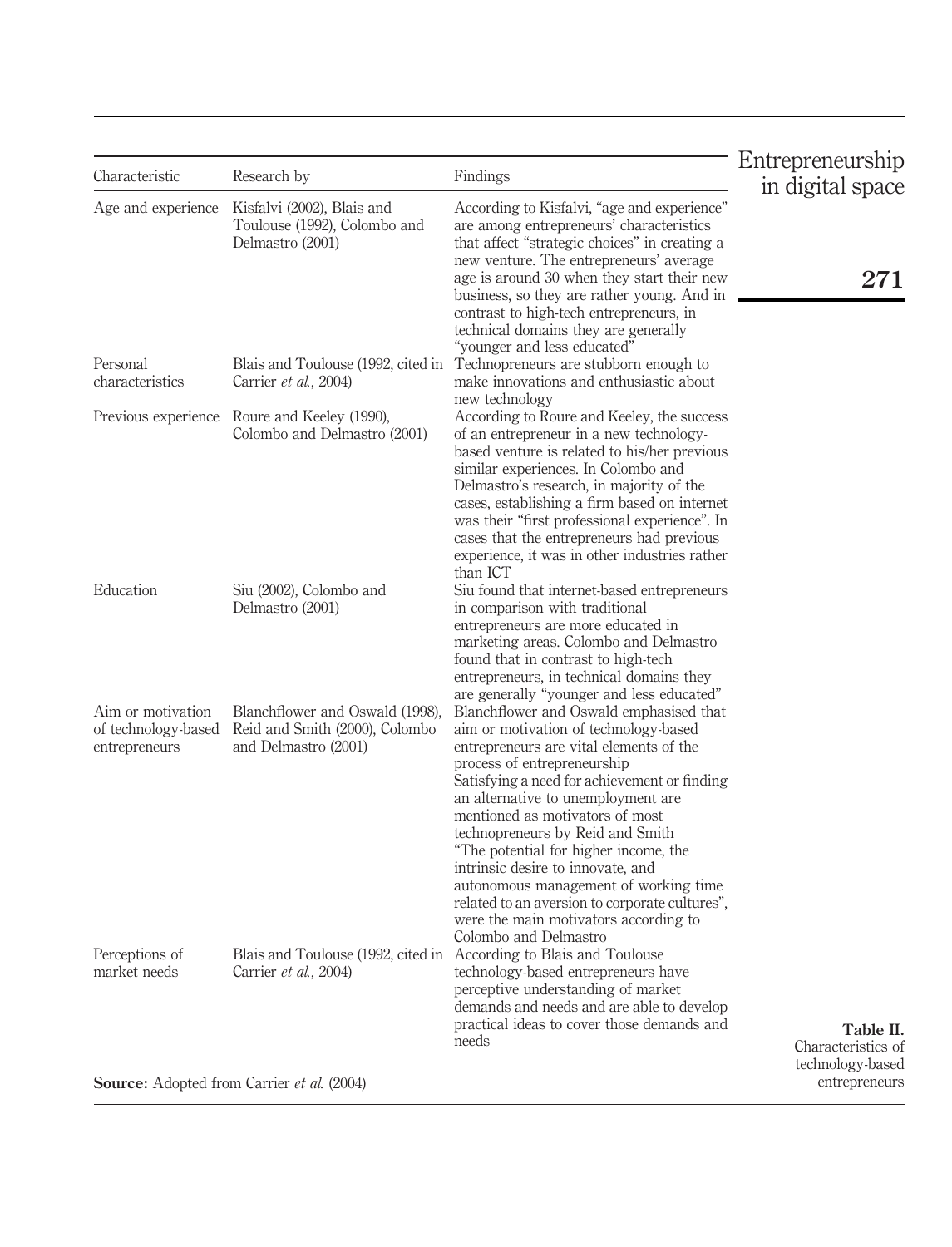of technology-based entrepreneurs, perceptions of market needs. In Table II, we explain more about each of these characteristics.

#### 3. Research method

We already mentioned that digital entrepreneurship in Iran is in its emergent phase and there are signs of growth and development. But researchers yet have not surveyed this category of entrepreneurship systematically and comprehensively. In such a context, it seems appropriate to use an exploratory type of research, so that we can get greater knowledge on digital entrepreneurship, its process and competitive elements in Iran. As Eisenhardt (1989) states, "where the target research object is already new, an inductive strategy based on the observation of a given element appears to be necessary."

Also we selected the multiple case study method in order to document the experience of entrepreneurs studied, in great detail. According to Pires (1997), multiple case study method can help us identify convergent and divergent elements. Also, as Eisenhardt (1989), Maxwell (1998) and Yin (1994) stated "cases should be selected according to how well they represent the phenomenon under consideration". A variety of cases was selected to represent different sectors in the field of digital entrepreneurship.

We selected five entrepreneurs in different activity areas and business models (B2B, B2C, etc.). The criteria for selecting the cases was appropriateness of them and we did not use probabilistic sampling. First, we selected different fields of business that were static and dynamic (content) advertising, dynamic brokering, e-learning, and e-commerce infrastructure. Then, we selected web sites in those fields according to their popularity. Despite high internet penetration ratio in Iran (0.48), cyber enterprises do not have long history and we were familiar with these web sites.

To collect data from cases, we used questionnaire and interviews. Our questionnaire included three parts. The first part questioned the entrepreneurial process, the second part questioned 12 competitive factors and in the last part, business and entrepreneur's profile were questioned. To check the validity of our questionnaire, we sent it to five experts in fields of e-commerce and entrepreneurship and asked for their opinions. Then, we revised the questionnaire and added experts' comments to it. To check the reliability, we perform the reliability analysis and the Cronbach's  $\alpha$  from the factors of this research was 0.83 which showed high reliability for designed measurement scale. According to Rubin and Rubin (1995), in exploratory researches, semi-structured interview is an appropriate approach, because such open-ended questions enabled us to promote our understanding of digital entrepreneurship, its process and competitive elements in Iran to higher levels.

#### 4. Discussion and results

We collected data by sending questionnaire and conducting semi-structured interviews. Tables III and IV, respectively, represent the business profile and socio-demographic profile of each case. Because of confidentiality of data, we have used fictitious (assumed) names.

#### 4.1 Socio-demographic profile

As you see in Table IV, most of the entrepreneurs we studied had university degrees in software engineering. They did not actually have much previous experience in the field of their firms. The owner of E.com was so experienced in fields of his company, and the

EBS 4,4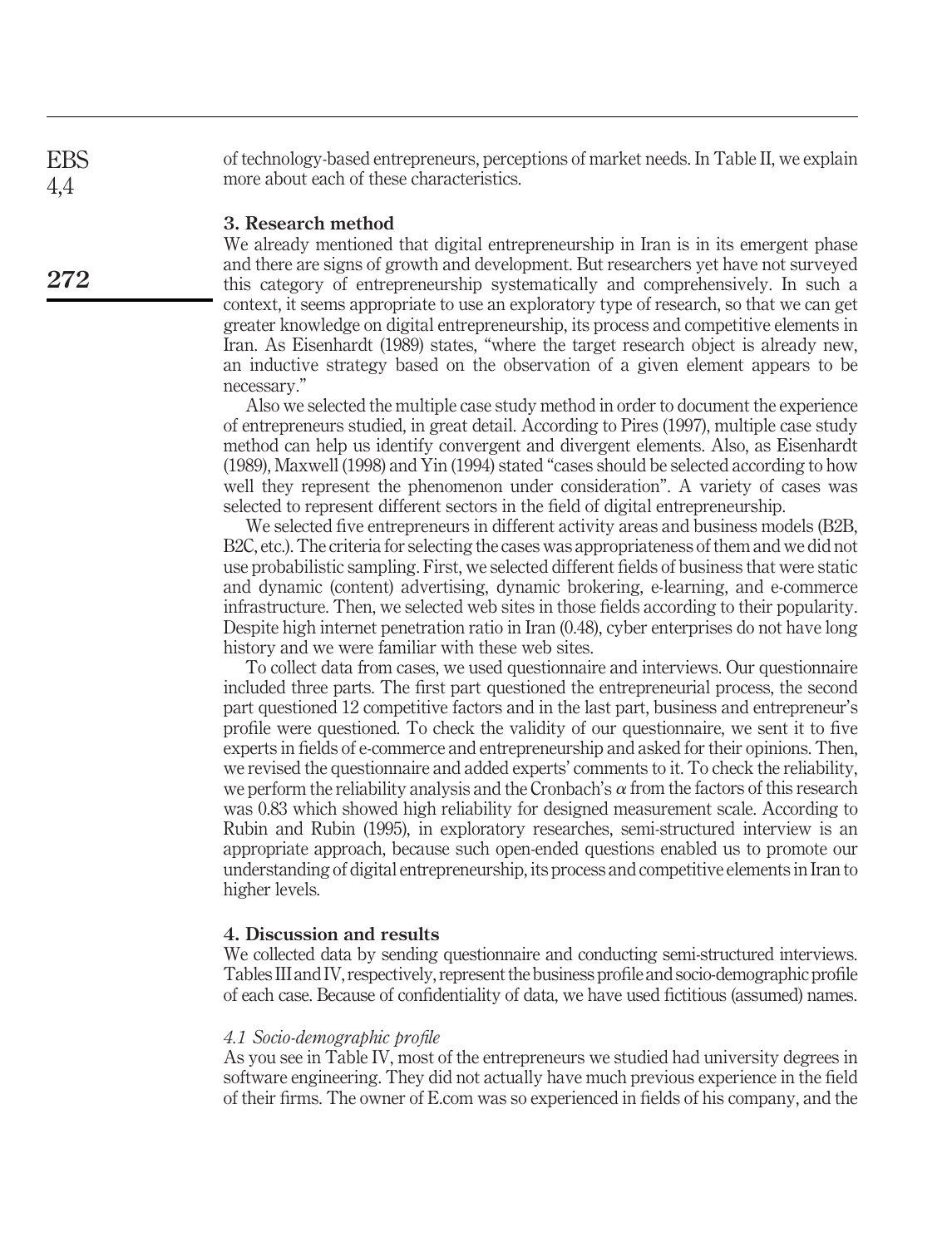| Enterprise<br>sector                  | Date<br>created  | Number<br>of<br>employees turnover | Average<br>annual       | Type                                                                          | Product or service offered                                                                                                                                                           | Entrepreneurship<br>in digital space                           |
|---------------------------------------|------------------|------------------------------------|-------------------------|-------------------------------------------------------------------------------|--------------------------------------------------------------------------------------------------------------------------------------------------------------------------------------|----------------------------------------------------------------|
| A.com<br>Dynamic<br>advertising       | <b>June 2002</b> | 20                                 | \$72,000                | B <sub>2</sub> C                                                              | First Persian web log service which<br>offers advertising according to<br>content of web logs                                                                                        | 273                                                            |
| B.com<br>Dynamic<br>brokering         | November<br>2007 | 1                                  | Not.<br>available       | C <sub>2</sub> C                                                              | A dynamic brokerage web site which<br>connects small firms and individuals<br>for outsourcing their projects<br>(freelancing)                                                        |                                                                |
| C.com<br>Static<br>advertising        | May 2001         | 15                                 | \$270,000               | B <sub>2</sub> B <sub>,</sub><br>B <sub>2</sub> C,<br>C2B<br>C <sub>2</sub> C | An advertisement service which<br>classifies ads and shows them to<br>customers according to searching key<br>words                                                                  |                                                                |
| D.com<br>E-learning                   | April<br>2001    | 3                                  | <b>Not</b><br>available | B <sub>2</sub> C                                                              | An e-learning service which offers<br>various services for online learning<br>English                                                                                                |                                                                |
| E.com<br>E-commerce<br>infrastructure | December<br>2002 | 50                                 | Not<br>available        | B <sub>2</sub> B <sub>,</sub><br>B <sub>2</sub> C                             | Providing an infrastructure for e-<br>commerce web sites selling products<br>online, such as a payment system in<br>which the product is delivered first.<br>and then the money paid | Table III.<br>Business characteristics<br>of the studied cases |

| Profile        | A.com                                                                                                                                                                               | B.com                  | C.com                               | D.com                                                                                          | E.com                                                                                                                                          |                                         |
|----------------|-------------------------------------------------------------------------------------------------------------------------------------------------------------------------------------|------------------------|-------------------------------------|------------------------------------------------------------------------------------------------|------------------------------------------------------------------------------------------------------------------------------------------------|-----------------------------------------|
| Training       | Bachelor's degree in<br>mechanical engineering, degree in<br>Bachelor's degree in<br>mechanical engineering, engineering engineering<br>Bachelor's degree in<br>medical engineering | Bachelor's<br>software | Bachelor's<br>degree in<br>software | No university<br>degree                                                                        | Bachelor's degree in<br>software engineering                                                                                                   |                                         |
|                | Experience Web design and<br>programming                                                                                                                                            |                        |                                     | Previous<br>experience in<br>web design<br>and<br>programming,<br>and proficient<br>in English | Implementation<br>of B2B systems,<br>maintenance of<br>web sites.<br>implementation of<br>content management<br>software.<br>implementation of | Table IV.                               |
| Age<br>(years) | 32, 31, 29                                                                                                                                                                          | 25                     | 35                                  | 26                                                                                             | CRM software, etc.<br>30                                                                                                                       | Socio-demographic<br>profile of digital |
| Gender         | Male                                                                                                                                                                                | Male                   | Male                                | Male                                                                                           | Male                                                                                                                                           | entrepreneurs                           |

owner of D.com also had previous experience in web design. But they all had experiences in information technology. They had great interest in information technology and this got them run a business on the internet. All of the entrepreneurs were young at the time of starting their business on the internet, an average age between 25 and 35. The owners of A.com were a team including three people.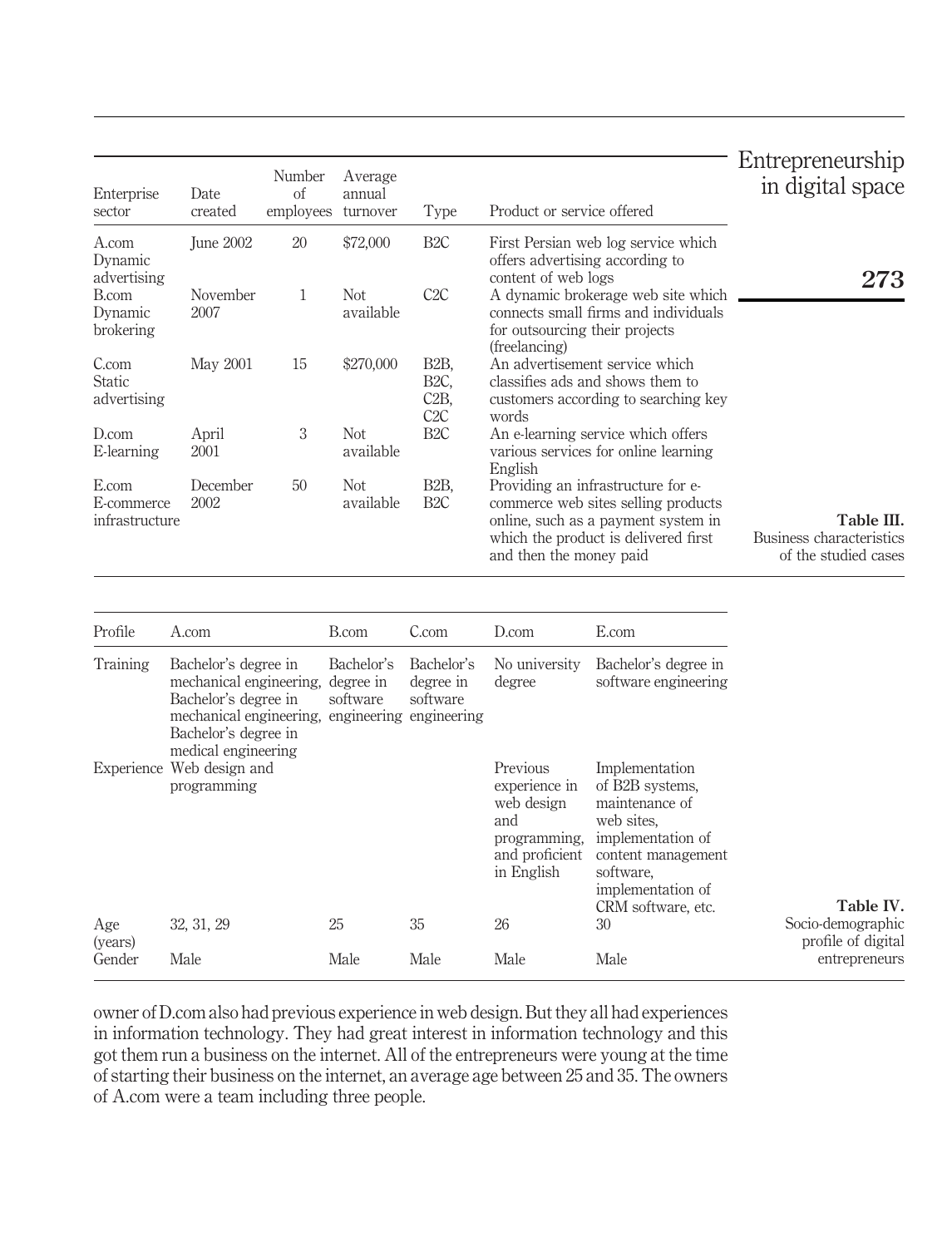Table III presents some basic characteristics of the firms which we studied. All of them were launched in 2000s and so they are young. Their average annual turnover (for those available) was between \$70,000 and \$300,000.

#### 4.2 The process of digital entrepreneurship

As we mentioned in introduction section, one of our purposes of this paper is to examine the process which the internet-based entrepreneurs in Iran use to launch their business. We devised special questions in our questionnaire and interviews about how and when their ideas were formed, when they made them practical and what they did to launch their business. We also used the entrepreneurial process which Carrier et al. (2004) identified in their research in Canada and designed some questions according to their findings. By analyzing the collected information from five internet-based entrepreneurs in Iran, we found the basic process which is used by studied entrepreneurs, includes these steps: identification of business opportunity, emergence of business idea, analysis of market needs, feasibility study, venture creation:

- (1) Identification of business opportunity. "Taking advantage of a business opportunity is a fundamental step in the entrepreneurial process" (Carrier et al., 2004). All of the entrepreneurs we studied in our research, had identified the opportunity that the new information technologies and internet provided, very well. They were aware of the potential advantages that the internet would provide for them. Also, they were first in taking advantage of these opportunities and offered innovative solutions. So, the first phase of their entrepreneurial process was detection or identification of the business opportunities. In the early 2000s the internet in Iran was emerging and developing, so many entrepreneurs seized this opportunity and established their businesses.
- (2) Emergence of business idea. As we explained the entrepreneurs detected the opportunities and generated innovative solutions, or in other words ideas. The owners of A.com were aware of the lack of a Persian web log service in Iran and the advantages of advertising on the internet. So, he combined web log service and content advertising. The owner of B.com knew the essence of outsourcing for small businesses and individuals. So, he thought about creating a place to meet such needs.
- (3) Analysis of market needs. All the entrepreneurs we studied paid much attention on needs of their prospective customers. After they initiated their ideas, they thought what their customers needed and what their problems were. Actually this phase was performed parallel to initiation of business idea, and they refined their ideas. In the case of A.com, the lack of a Persian web log service was the need of all Persian users. C.com exploited the internet network as a communication tool for e-learning, because the need for such tool was increasing.
- (4) Feasibility study. In cases we studied, the entrepreneurs did not actually run a formal feasibility study. The owners of A.com observed the development and growth of web log services in foreign countries and established it in Iran. The owner of B.com compared his plan with foreign web sites such as getafreelancer.com. The owner of C.com did not perform any feasibility study. The owner of D.com also studied foreign e-learning systems and established his own system. The owner of E.com had a little feasibility study about payment gateways and delivery systems in Iran, those days Iranian banks did not have

EBS 4,4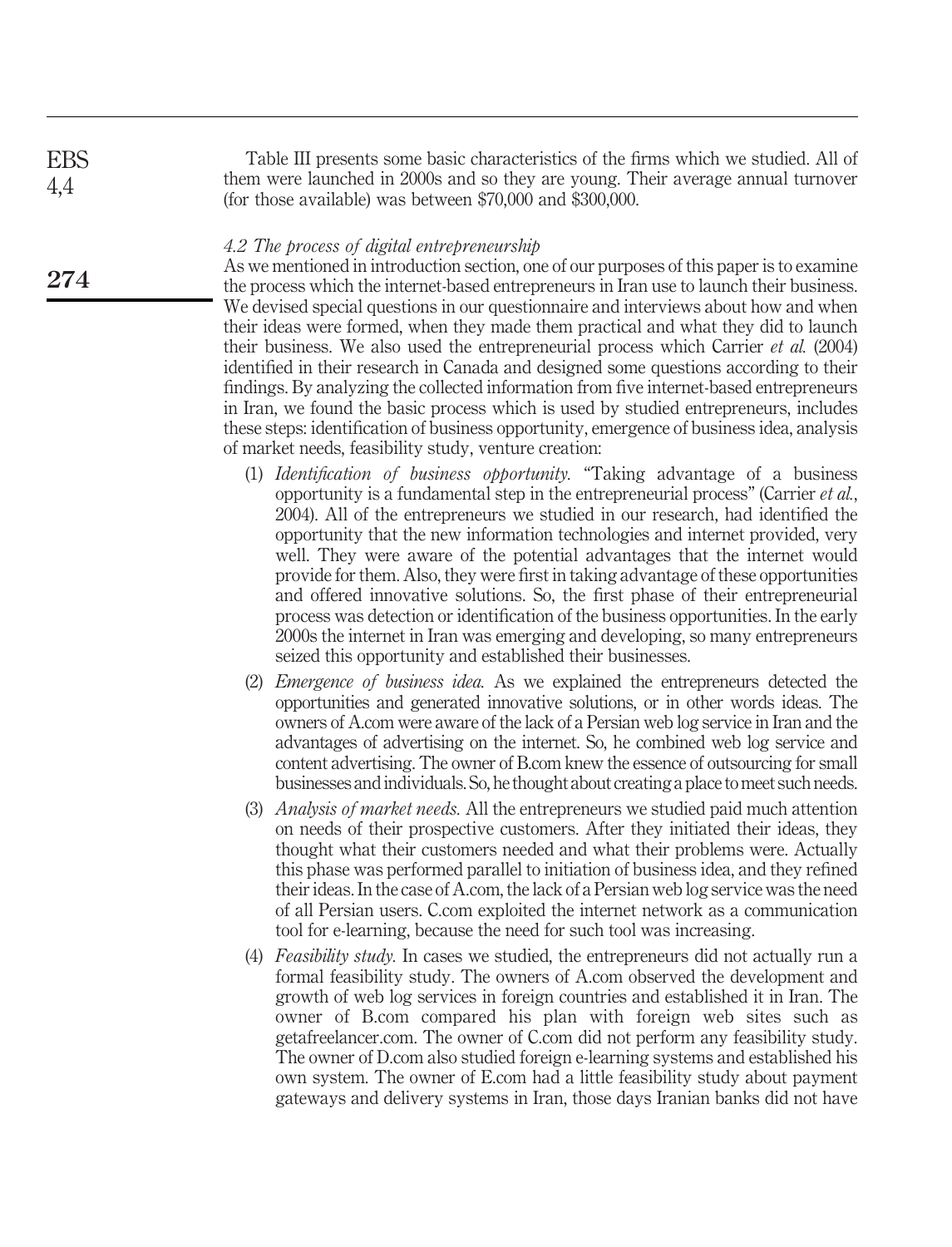online system (online banking) so he decided to get money from customers during Entrepreneurship the delivery of product by postman and after one month he could directly deposit the money to his clients account minus his service fee (1-2 percent of net profit). And he investigated Iran post system and found out that he could have a contract with them to deliver the products.

They did not search for monetary support, because many of their entrepreneurial ideas and business plans did not need huge money for start point. For example, just A.com needed money for their servers, and because of their financial strength their tried to invest in their business plan but others as I mentioned before did not need much money for start. They just needed a designer, web site coder, a domain and a hosting service, and because of their experience and education in IT, designing and coding of web sites had been done mostly by themselves, so they just spent some money for domain and hosting service. Those days online advertising in Iran just needed a little budget, because online market and online jobs did not have large community, so they could advertise on many Iranian web sites for free.

#### 4.3 The competitive factors of internet-based entrepreneurship in Iran

As we mentioned, in the third part of the questionnaire we questioned competitive factors of internet-based entrepreneurship. This part included 12 factors, six factors were the same factors that Carrier *et al.* (2004) found in their research and six other factors were selected from other sources. Those 12 factors include: using the potential of network-based business, staff motivation, care for technological developments and market dynamics, maximum use of information technologies, good market positioning, concern for security, innovation, cohesive culture, good implementation, supply chain management improvement, strategic positioning and operational effectiveness.

Ten factors were identified as competitive factors which are explained by the following:

- . Using the potential of network-based business. All the firms we studied were essentially based on the internet and had a simple organizational structure. A.com and C.com communicate their customers through the internet, but still used traditional intra-organizational structure. B.com and D.com are pure virtual firms and made all their communications via network infrastructure.
- . Care about technological developments and market dynamics. Technological breakthroughs were mentioned to be of importance to internet-based entrepreneurs. They also were careful about their competitors, customers and other important elements in the market.
- . Maximum use of information technologies and supply chain management improvement. All entrepreneurs were aware of advantages of IT on their firm and they exploited it in all transactions with suppliers and customers. B.com, D.com and E.com took advantages of information technologies through their value chain. So, their supply chain management also was improved.
- . Good market positioning. As we mentioned in entrepreneurial process section, all of the entrepreneurs we studied were the first to create such businesses in those sectors. Also they knew their market and adapted themselves to market needs and technological developments. So, they were leaders in their market sectors.

in digital space

275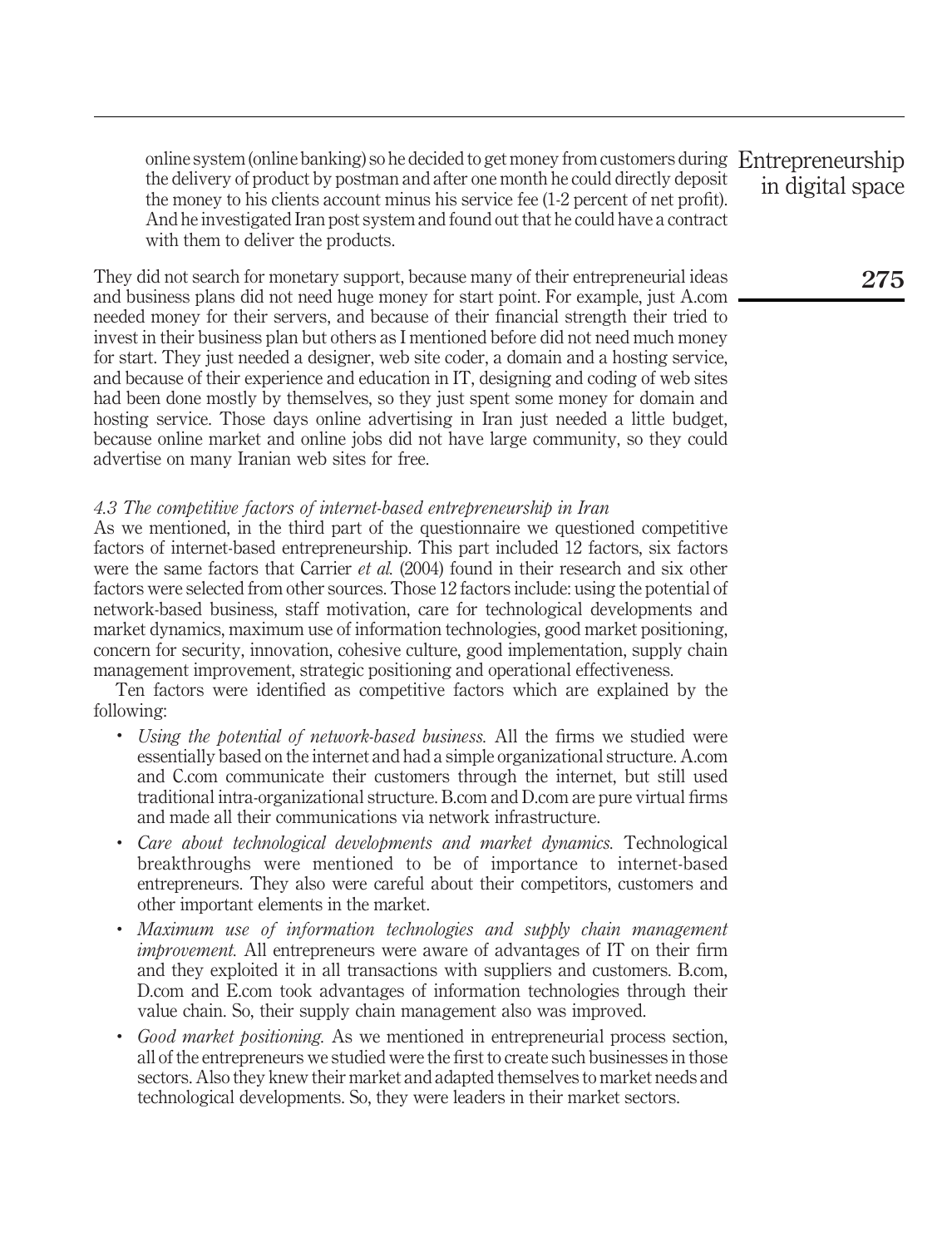| • <i>Innovation and good implementation</i> . "The invention or adaption of something |
|---------------------------------------------------------------------------------------|
| new or different is conceptually quite close to entrepreneurship". According to       |
| Porter (1985) in his book competitive advantage: creating and sustaining superior     |
| performance, innovation, cohesive culture and good implementation are some            |
| aspects of the firm's performance which are determined in competition. Among          |
| these three factors which Porter stated, innovation and good implementation were      |
| found to be the firms' competitive factors in our research.                           |

Strategic positioning rather than operational effectiveness. In one of his papers, strategy and the internet, Porter (2001) says:

[...] suitable competitive advantage comes from operational effectiveness (doing what your competitors do, but better) or strategic positioning (delivering unique value to customers by doing things differently than your competitors). This means offering a different set of features, different array of services, or different logistical arrangements.

In competitive view point, strategic positioning is more important than operational effectiveness.

#### 5. Conclusion

EBS 4,4

276

In this paper, we studied digital entrepreneurship type three or internet-based entrepreneurship, its process and competitive elements in Iran. As we mentioned before, this type of entrepreneurship in Iran is still new and in emergent phase. So, the most notable contribution of our research is our focus on the process of this type of entrepreneurship and the steps which were used by entrepreneurs. Unlike the traditional forms of entrepreneurship, the entrepreneurs in cyber space in Iran did not examine their feasibility of their projects. And also the identification of a business opportunity created business ideas.

The other contribution of our research is entrepreneurs' competitive elements. We explored 12 factors as competitive elements, and ten factors were selected to be the internet-based entrepreneurs' competitive elements in Iran. Staff motivation and concern for security are those factors that have a little importance among Iranian cyber entrepreneurs; they focus on other factors to gain success on their entrepreneurial business on internet.

Also, we found interesting results about characteristics of internet-based entrepreneurs. They generally were young, at age 25-35 when they founded their business. Mostly, they were university graduates in software engineering. But as we saw the owner of D.com had no university degree, so some of the internet-based entrepreneurs in Iran are still less educated but they have specialty in the field of their business. Most of the cases were an individual that conducted a business on the internet, but A.com was established by efforts of a team.

We aimed to outline this new phenomenon in Iran. Our research was a multiple case study, but our sample was a small one and we cannot generalize the results. We used an exploratory type of research and studied each case in detail. According to collected information, we propose the process of internet-based entrepreneurship and its competitive elements, and establish a basis for future research.

We also concluded that the most important difficulties for digital entrepreneurship in Iran are as follows: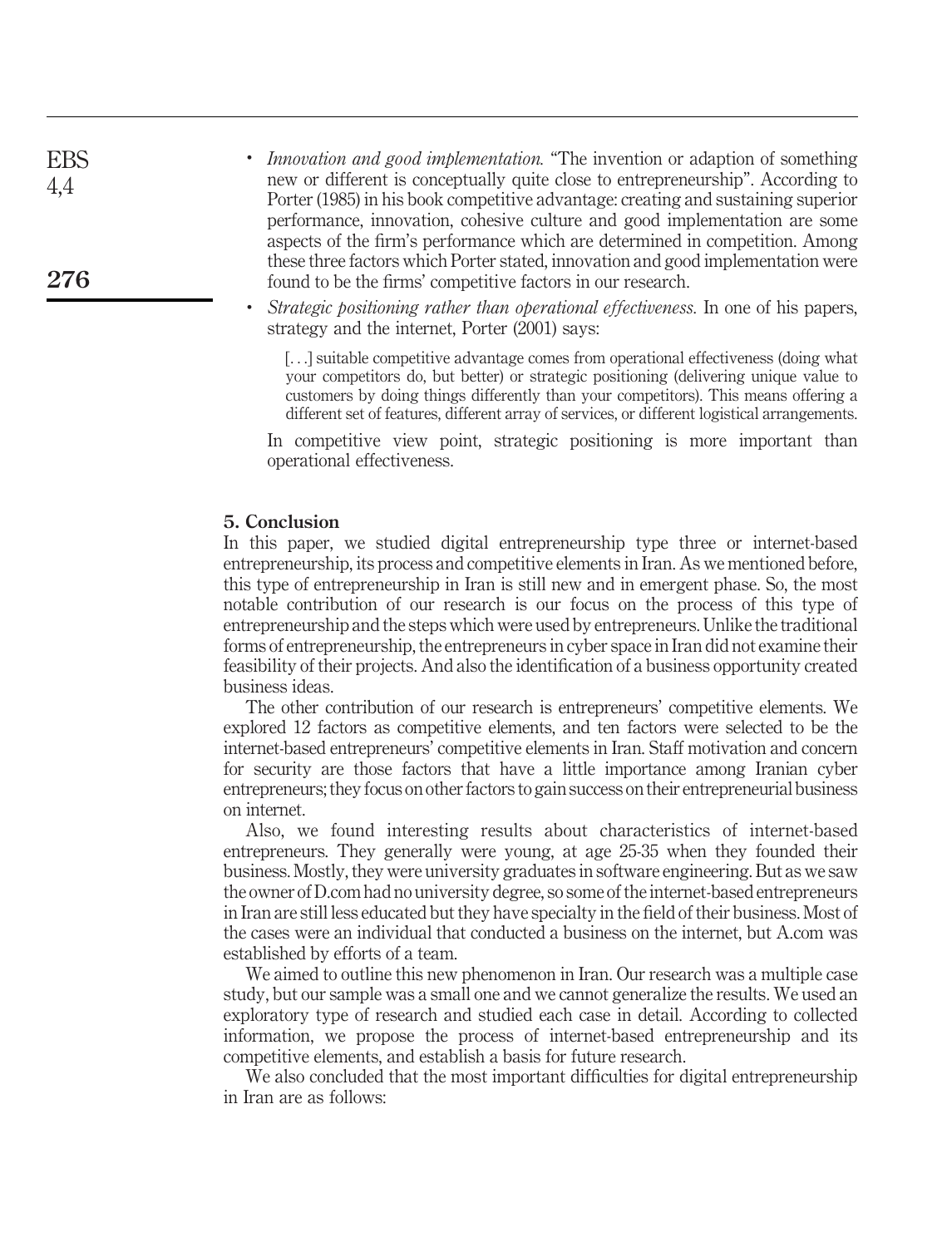- . software developer and web designer teams usually do not have enough Entrepreneurship knowledge and relevant skills necessary for this competitive area; in digital space
- . limitations due to web site filtering in Iran;
- . traditional viewpoints of some people in charge in main ICT departments in Iran for building the infrastructures;
- . there are a few knowledge-based organizations in public and private firms that should be supported more and more;
- . low internet speed and high price compared to the most developing countries;
- . there is not established protocol which connects technical teams to the teams which own enough capital;
- . unlike our investigated cases in this research, most Iranian web sites still lack business and return of investment models, so the digital entrepreneurs must first work on their own business models not only to copy the business models of well-known web sites; and
- . there are not enough protocols for online trades or online businesses in Iran, so government must think of legislation of some rules and protocols for solving this problem.

Finally, we recommend digital entrepreneurs consider the following:

- . Development of business models that are compatible with cultural and demographic aspects of Iran.
- . Benchmarking foreign business models but not copying them.
- . Considering the security of their web sites.
- . Entrepreneurial ideas should be innovative and new. Most of digital entrepreneurs in Iran just run a simple business on the internet especially the one related to advertising.
- . As we mentioned before, digital entrepreneurs in Iran do not search for monetary support. But we suggest that they should invest higher amounts even if they do not make profit in the first years, as many ideas need one to two years to become profitable business models.
- . Digital entrepreneurs must consider that ICTs that constitute the fundamentals of electronic business are changing rapidly. So, we recommend that their ideas must be dynamic and adaptive to new environmental and technological conditions, otherwise their business will die.

#### References

Afuah, A. and Tucci, C. (2003), Internet Business Models and Strategies, 2nd ed., McGraw-Hill, London.

- Blais, R.A. and Toulouse, J.-M. (1992), *Entrepreneurship Technologique: 21 cas de PME à succès*, Fondation de l'Entrepreneurship/Publications Transcontinental Inc., Montreal.
- Blanchflower, D. and Oswald, A. (1998), "What makes an entrepreneur?", Journal of Labor Economics, Vol. 16 No. 1, pp. 26-60.

277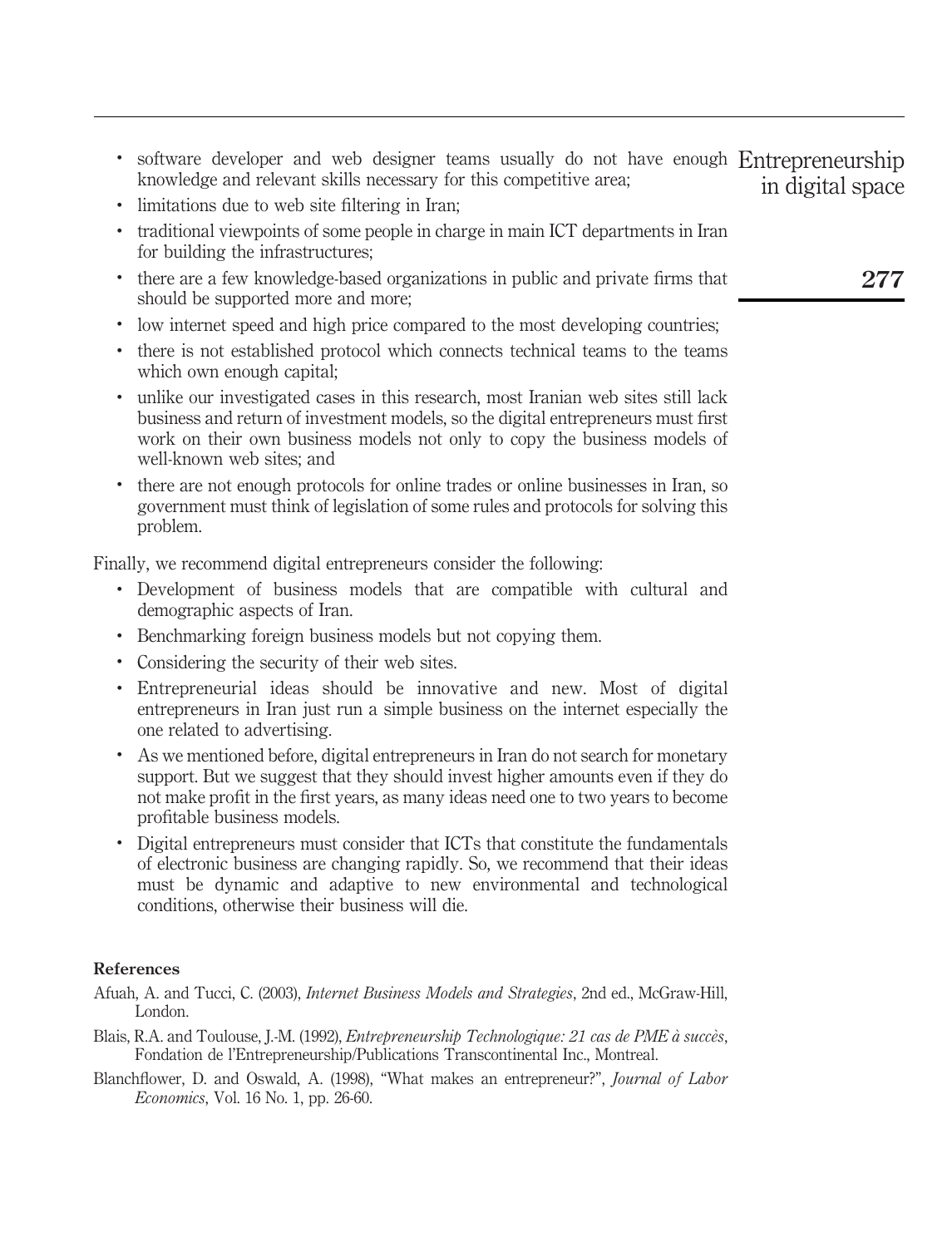| <b>EBS</b><br>4,4 | Carley, K.M. (1999), "Organizational change and digital economy: a computational organization<br>science perspective", paper presented at the Understanding the Digital Economy, Data,<br>Tools and Research Conference, 25-26 May, US Department of Commerce, Washington, DC.                                |
|-------------------|---------------------------------------------------------------------------------------------------------------------------------------------------------------------------------------------------------------------------------------------------------------------------------------------------------------|
|                   | Carrier, C., Raymond, L. and Eltaief, A. (2004), "Cyber entrepreneurship a multiple case study",<br>International Journal of Entrepreneurial Behaviour & Research, Vol. 10 No. 5, pp. 349-63.                                                                                                                 |
| 278               | Cohen, S.S., DeLong, J.B. and Zysman, J. (2000), "Tools for thought: what is new and important<br>about the e-economy?", Working Paper Number 138, Berkeley Roundtable on International<br>Economics, Berkeley, CA.                                                                                           |
|                   | Colombo, M.S. and Delmastro, M. (2001), "Technology-based entrepreneurs: does internet make a<br>difference", <i>Small Business Economics</i> , Vol. 16, pp. 177-90.                                                                                                                                          |
|                   | DeSanctis, D. and Monge, P. (1999), "Introduction to the special issue: communication processes<br>for virtual organizations", Organization Science, Vol. 10 No. 6, pp. 693-703.                                                                                                                              |
|                   | Eisenhardt, K.M. (1989), "Building theories from case study research", Academy of Management<br><i>Review</i> , Vol. 14 No. 4, pp. 532-50.                                                                                                                                                                    |
|                   | Hull, C.E., Hung, Y.-T.C., Hair, N., Perotti, V. and DeMartino, R. (2007), "Taking advantage of<br>digital opportunities: a typology of digital entrepreneurship", <i>International Journal of</i><br>Networking and Virtual Organisations, Vol. 4 No. 3, pp. 290-303.                                        |
|                   | Kisfalvi, V. (2002), "The entrepreneur's character, life issues, and strategy making: a field study",<br>Journal of Business Venturing, Vol. 17, pp. 489-518.                                                                                                                                                 |
|                   | Maxwell, J.-A. (1998), "Designing a qualitative study", in Bickman, L. and Rog, D. (Eds),<br>Handbook of Applied Social Research Methods, Sage, Newbury Park, CA, pp. 69-100.                                                                                                                                 |
|                   | Okkonen, J. (2004), "How virtuality affects knowledge work: points on performance and<br>knowledge management", International Journal of Networking and Virtual Organisations,<br>Vol. 2 No. 2, pp. 153-61.                                                                                                   |
|                   | Orlikowski, W.J. and Lacono, C.S. (2000), "The truth is not out there: an enacted view of the<br>digital economy", in Brynjolfsson, E. and Kahln, B. (Eds), Understanding the Digital<br>Economy, MIT Press, Cambridge, MA, pp. 352-80.                                                                       |
|                   | Pires, A.P. (1997), "Echantillonnage et recherche qualitative: essai théorique et méthodologique",<br>in Poupart, J., Groulx, L.-H., Deslauriers, J.-P., Laperrière, A. and Mayer, R. (Eds),<br>La Recherche Qualitative: Enjeux Epistémologiques et Méthodologiques, Gaëtan Morin,<br>Montréal, pp. 174-209. |
|                   | Pohjola, M. (2002), "The new economy: facts, impacts, and policies", <i>Information Economics and</i><br><i>Policy</i> , Vol. 14 No. 14, pp. 133-44.                                                                                                                                                          |
|                   | Porter, M.E. (1985), Competitive Advantage: Creating and Sustaining Superior Performance,<br>The Free Press Edition, New York, NY.                                                                                                                                                                            |
|                   | Porter, M.E. (2001), "Strategy and the internet", <i>Harvard Business Review</i> , Vol. 79 No. 3, pp. 62-79.                                                                                                                                                                                                  |
|                   | Reid, G.C. and Smith, J.A. (2000), "What makes a new business start-up successful?",<br>Small Business Economics, Vol. 14, pp. 165-82.                                                                                                                                                                        |
|                   | Roure, J.B. and Keeley, R.H. (1990), "Predictors of success in new technology-based ventures",<br>Journal of Business Venturing, Vol. 5 No. 4, pp. 201-20.                                                                                                                                                    |
|                   | Rubin, H.-J. and Rubin, I.-S. (1995), Qualitative Interviewing: The Art of Hearing Data, Sage,<br>London.                                                                                                                                                                                                     |
|                   | Shane, S. and Venkataraman, S. (2000), "The promise of entrepreneurship as a field of research",<br>Academy of Management Review, Vol. 25 No. 1, pp. 217-26.                                                                                                                                                  |
|                   | Siu, W. (2002), "Marketing activities and performance: a comparison of the internet-based and<br>traditional small firms in Taiwan", <i>Industrial Marketing Management</i> , Vol. 31 No. 2, pp. 177-88.                                                                                                      |
|                   |                                                                                                                                                                                                                                                                                                               |